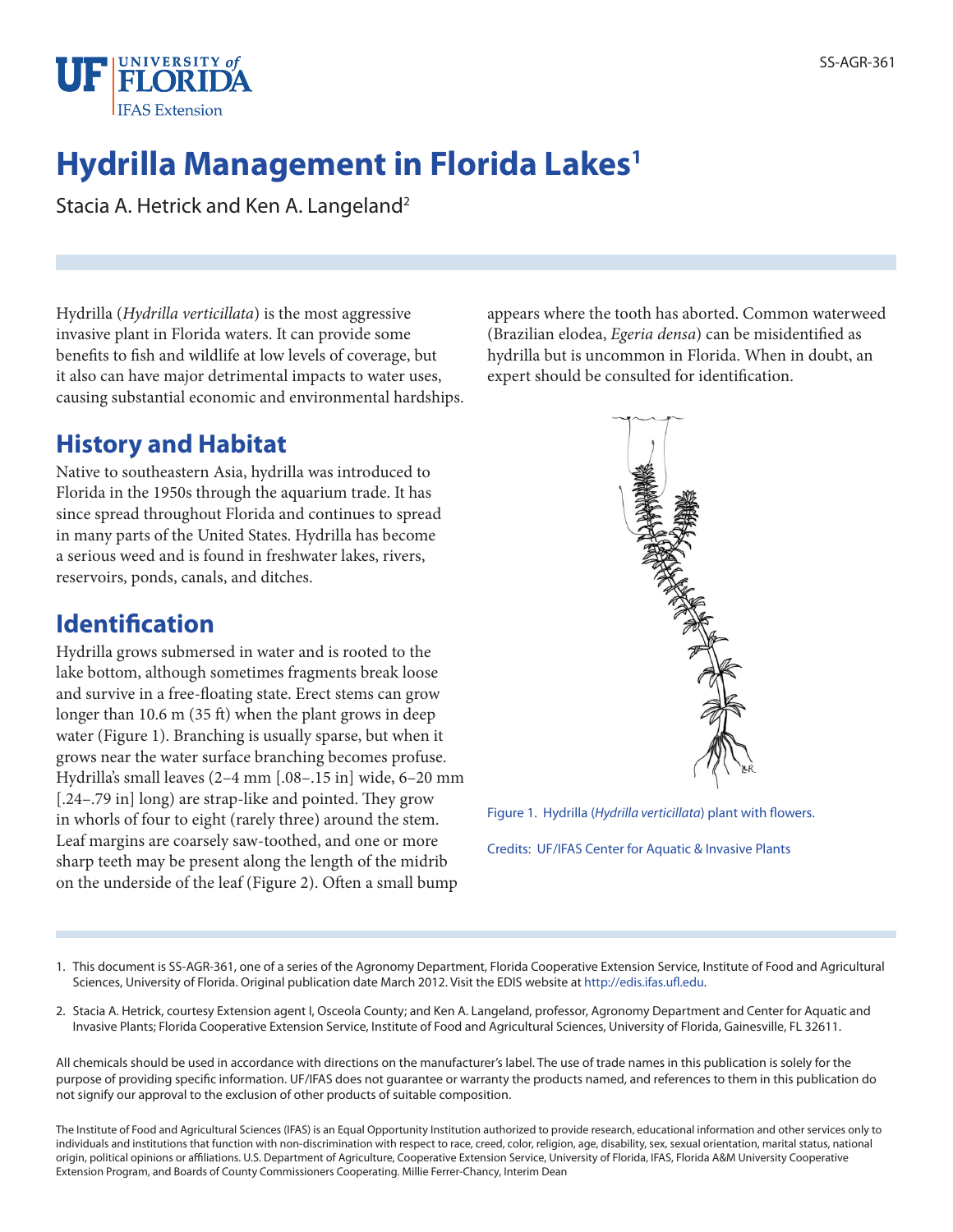

Figure 3. Hydrilla turion.

Credits: UF/IFAS Center for Aquatic & Invasive Plants



Figure 4. Hydrilla tuber.

#### Credits: UF/IFAS Center for Aquatic & Invasive Plants

and recreational activities such as boating, swimming, and fishing (Figure 5). Tourism, property values, native plant communities, water quality, fisheries, and flood control also can be impacted by hydrilla infestations.

In the absence of other structure, hydrilla presence can provide habitat and food resources for fish and wildlife and has been associated with quality largemouth bass populations. Hydrilla also provides quality nursery habitat for juvenile fish. However, high hydrilla coverage can reduce fishing efforts because it can pose difficulties for angler access, may cause fish growth rates to decline, and represents a risk to fish populations because of low oxygen and potential fish kills.

Some aquatic birds and waterfowl use hydrilla as a food resource. Some migratory ducks and coots feed on hydrilla while over-wintering in Florida, and many duck hunters target areas where hydrilla occurs. Alternatively, some bird species that swim through the water to forage, such as anhinga and double-crested cormorants, tend to be less abundant in areas with large amounts of hydrilla.

While hydrilla may have some recognized benefits to fish and wildlife, maintaining low to intermediate coverage that does not impact other uses of the water body has proven to be difficult in most aquatic systems.

Figure 2. Underside of hydrilla leaf.

Credits: UF/IFAS Center for Aquatic & Invasive Plants

#### **Reproduction and Distribution**

Only the female dioecious biotype of hydrilla (male and female flowers on different plants) occurs in Florida. Therefore, hydrilla does not reproduce from seed in Florida. Female flowers are borne on thread-like stalks and float on the water's surface (Figure 1). The flowers are solitary and have whitish petals and sepals, each about 4 mm (.15 in) long.

Hydrilla produces compact dormant buds called turions (Figure 3) in leaf axils. It also produces tubers (Figure 4) on the end of rhizomes (underground stems) and stolons (horizontal stems). Plant fragments and stems laden with mature turions can drift throughout a water body producing new plants. Turions are 5–8 mm (.2–.31 in) long, dark green, and appear to be spiny. Tubers can be found throughout sediments up to 30 cm deep. They are 5–10 mm (.2–.39 in) long and are off-white to yellow unless they take on darker colors from organic sediments. Hydrilla can produce tubers in the millions per acre from September through March. Tubers can remain dormant for several years; they are not impacted by most management activities; and a low percentage of the tubers continue to sprout throughout the year. These attributes make hydrilla difficult if not impossible to manage and/or eradicate.

### **Impacts and Benefits**

Hydrilla causes serious environmental and economic impacts in Florida. It produces dense canopies that can cover the entire surface of a water body and have the potential to reduce plant diversity by shading out native submersed plants. The canopies also provide ideal breeding environments for mosquitoes; reduce aquatic life by lowering dissolved oxygen concentrations; and cause wide fluctuations in pH and surface water temperatures. Dense infestations can greatly impact water uses by restricting navigation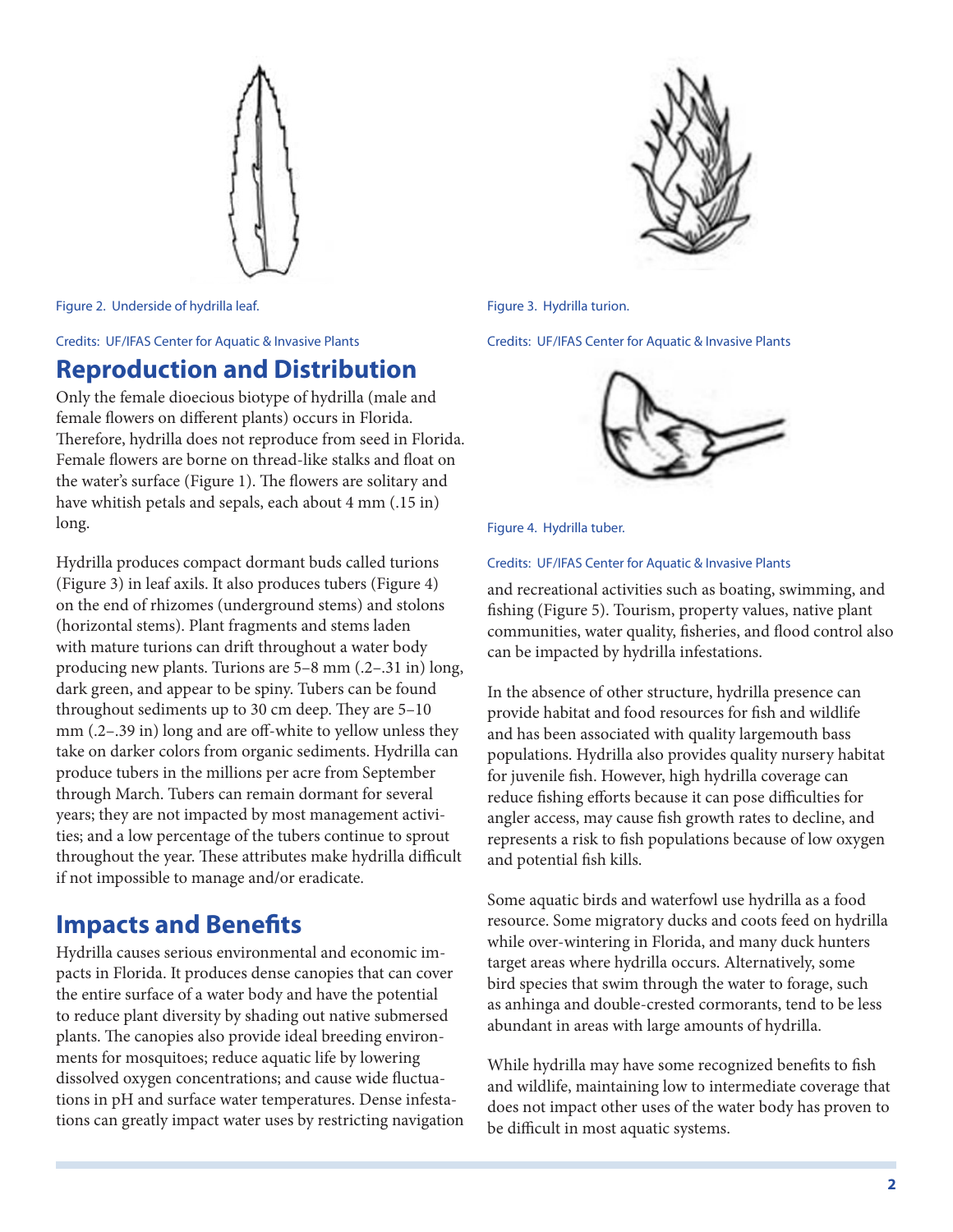## **Management Responsibility**

The Florida Fish and Wildlife Conservation Commission (FWC) is designated by the Florida Legislature as the lead agency responsible for coordinating and funding invasive plant management programs on public waterways in Florida. This authority is carried out under the FWC's Invasive Plant Management Section (IPMS) through the Aquatic Plant Management Program. The IPMS contracts with public agencies and private companies to manage plants in public water bodies, but other government authorities or property owners are responsible for plant management in canals, private waters, and sovereign waters that do not have public access.

#### **Purpose**

Management of hydrilla is conducted for various reasons, depending on the desired uses of the water body. History suggests that hydrilla rarely remains static and often expands and interferes with many lake uses if not managed. Hydrilla is managed on public lakes to maintain navigation and flood control and to enhance native emergent and submersed plants (such as pondweed and eelgrass).



Figure 5. Hydrilla infestation on an 8–10 foot deep Lake Tohopekaliga in Central Florida.

Credits: Stacia Hetrick, UF/IFAS Osceola County Extension

### **Planning**

In 2011, the FWC published the agency position on hydrilla management, which states that the FWC will determine the level of hydrilla management on each public water body using a risk-based analysis that considers human safety issues, economic concerns, budgetary constraints, fish

and wildlife values, and recreational use, with input from resource management partners and local stakeholders.

Hydrilla management programs are developed each year for public water bodies. Government contractors and FWC biologists draft management strategies that are reviewed by local, state, and federal agency personnel and other stakeholders who have expressed interest in invasive plant management in public waters. Reviewers then meet to establish management plans, priorities, and budgets for the ensuing year.

For aquatic plant management on the Kissimmee Chain of Lakes, a small interagency group was formed in the 1980s to aid communications between the Florida Fish and Wildlife Conservation Commission (formerly Florida Game and Freshwater Fish Commission), the Florida Department of Environmental Protection (formerly Florida Department of Natural Resources), the South Florida Water Management District, and the U.S. Army Corps of Engineers. More than 25 years later, this group still exists – although the membership roster has increased to nearly 100 individuals from city, county, state, and federal agencies in addition to hunting and angling organizations, state universities, and a variety of citizen groups. Even though FWC is the lead entity for aquatic plant management, the creation of a Kissimmee Chain of Lakes aquatic plant management plan involves input from all of these stakeholder groups.

#### **Herbicide Stewardship**

Throughout the 1980s and 1990s, the herbicide fluridone was used to selectively manage hydrilla on a large-scale in Florida waters. In 2000, researchers at several institutions, including the University of Florida, verified what aquatic plant managers had suspected for several years: Hydrilla was developing a resistance to fluridone in waters that had received repeated applications of this herbicide active ingredient. Research revealed that several populations of hydrilla, particularly in large Central Florida lakes, are resistant to low fluridone concentrations. High doses of fluridone will still control resistant hydrilla, but these higher concentrations impact non-target aquatic plants and significantly increase the cost of control. Further, hydrilla on a few lakes in Central Florida is showing resistance to endothall-containing herbicide products, another mainstay in Florida hydrilla management. Researchers agree that the best strategy for resistance management is the development of multiple tools that can be used in rotation. This approach has been used successfully in agricultural weed management throughout the world.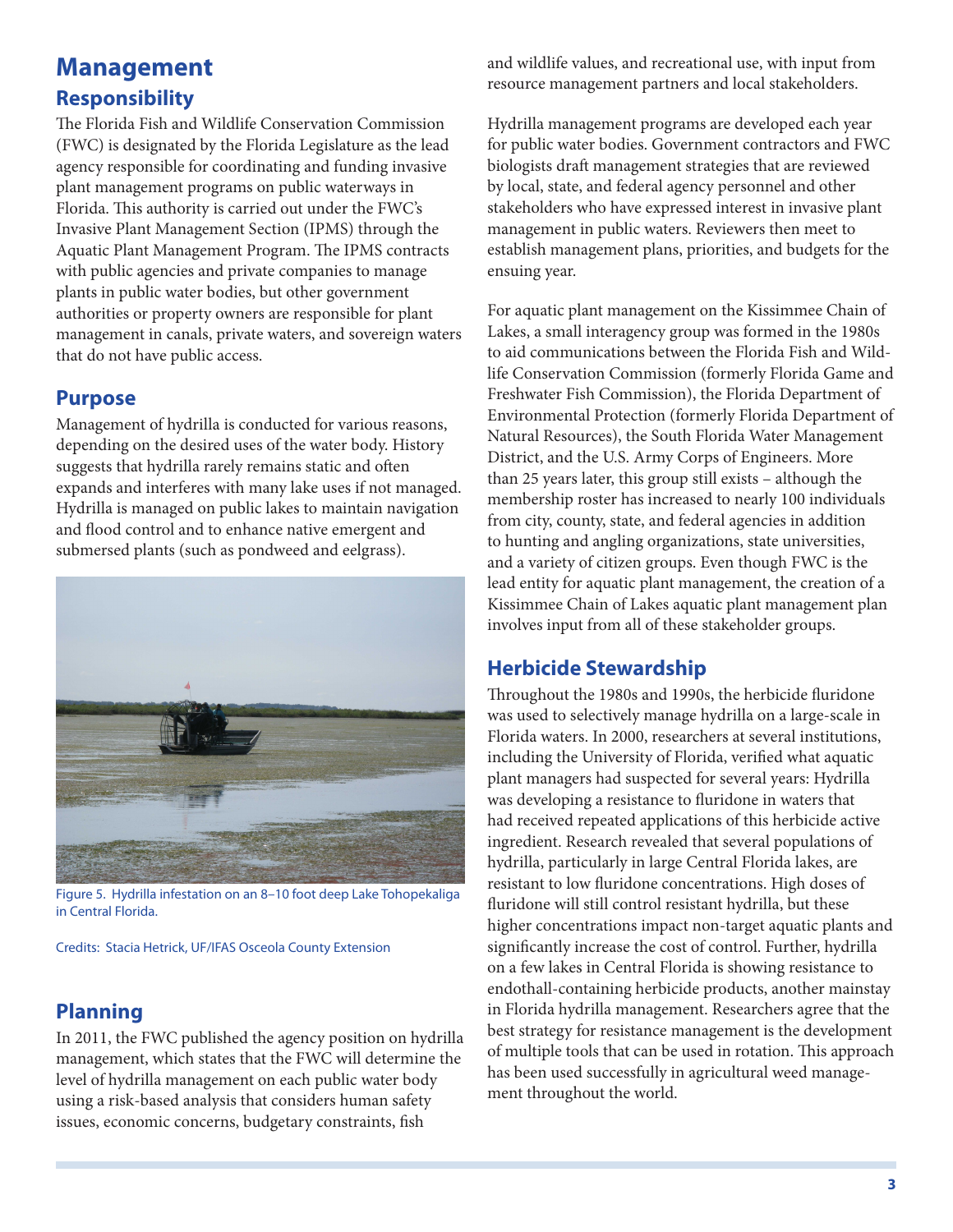#### **Herbicides**

Herbicides are a type of pesticide made specifically to kill or inhibit the growth of plants. All pesticides must be registered for their specific use by the U.S. Environmental Protection Agency (EPA), and they must be approved by the Florida Department of Agricultural and Consumer Services (FDACS) before they are used in Florida. Aquatic herbicides are a type of pesticide that has been approved by EPA to manage plant growth in aquatic systems. The label associated with each product is a legal document that describes the approved target plants, sites of application, application rates, and any restrictions on the use of water following treatment. Herbicide application techniques include helicopter, fixed-wing aircraft, boat, truck, or backpack sprayer, and they are selected based on various factors including the size of the target treatment (Figure 6).

Herbicide products used to manage hydrilla in Florida lakes contain the active ingredients endothall, diquat, copper, fluridone, penoxsulam, imazamox, bispyribac-sodium or flumioxazin.

Endothall-containing products are now the most widely used herbicides for large-scale hydrilla management in Florida. Endothall is a contact herbicide and requires only 12–72 hours exposure time (depending on concentration of the herbicide in the water) to be effective. Traditional use patterns of endothall included small-scale applications for access, navigation, and treatment of new hydrilla infestations. As fluridone-resistant hydrilla became more prevalent, the switch to large-scale endothall applications was evaluated. Researchers have determined that the most effective time of year to implement large-scale hydrilla control with endothall is in late fall to early spring when water temperatures are cooler and the microbes (bacteria) that break down endothall are less active. When treating cool water, endothall breaks down at a slower rate, resulting in increased exposure of the target plants. The cooler water holds more dissolved oxygen compared to the summer and early fall months, and the slower recovery rate of the plants allows for more effective control. Additionally, hydrilla produces tubers in the fall, so stressing the plants with herbicide during this time has the potential to decrease the amount of tuber production.

Since the late 1980s, fluridone has been the most widely used herbicide for large-scale hydrilla management in Florida public waters. It is usually applied as a whole-lake treatment. Fluridone is a slow-acting herbicide and can provide control of hydrilla with little or no damage to other plants in the treatment area (selective). For fluridone to be



Figure 6. An application of aquatic herbicide using an airboat with trailing hoses for treating hydrilla. Note: Filamentous algae is on the water's surface and hydrilla is below.

#### Credits: UF/IFAS Center for Aquatic & Invasive Plants

effective, hydrilla must be exposed to it for long periods compared to endothall. Depending on environmental variables, especially concentration of the herbicide in lake water, hydrilla must be exposed to lake water for a minimum of 60 days. As a result, sequential fluridone treatments — often called "bumps" — are usually applied over a period of time to ensure that a lethal concentration of the herbicide is maintained in the water column. Fluridone is still used for managing hydrilla in lakes that contain susceptible hydrilla populations.

Penoxsulam was recently registered in 2007, and it is also used to manage hydrilla in lakes with fluridone-resistant hydrilla. Research in Osceola County lakes suggests that it is beneficial to use penoxsulam in combination with another herbicide (e.g., endothall). Like fluridone, it is a slow-acting, systemic herbicide that requires a long exposure time (90–120 days) to hydrilla for optimum performance and additional bump treatments may be necessary.

The active ingredient copper can be used to control hydrilla, but because of concerns over accumulation of this element in lake sediments the FWC permits the use of copper herbicides in public waters only when no alternative management options are available. Diquat is a contact herbicide that can be used alone but is typically used in combination with other herbicides to manage hydrilla.

Since 2007, four new herbicides have been registered for hydrilla control. They include the active ingredients bispyribac-sodium, flumioxazin, penoxsulam, and imazamox.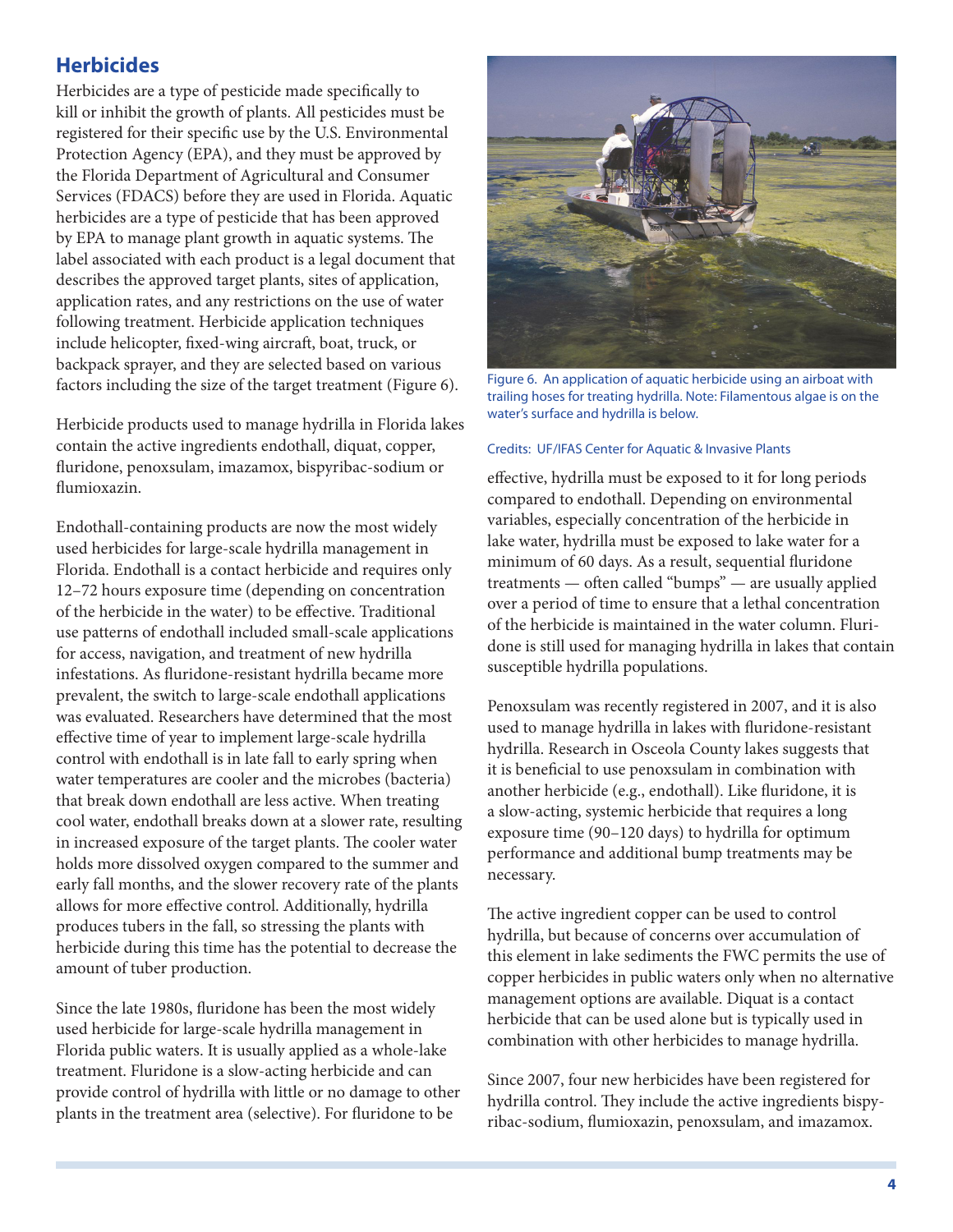These active ingredients are being incorporated into FWC's management programs, and results from trial treatments will determine their use patterns in the future.

### **Biological Control**

Biological control refers to the purposeful introduction of natural enemies (i.e., insects, fish, or diseases) by scientists and environmental managers as a means to weaken and suppress invading plants. The introduction of foreign biological control agents is strictly monitored by the U.S. Department of Agriculture's Animal and Plant Health Inspection Service (APHIS) and the Technical Advisory Group for Biological Control Agents of Weeds (TAG) and reviewed by the Department of Interior.

To date, the grass carp is the only effective biological control agent used to manage submersed aquatic vegetation like hydrilla (Figure 7). In Florida, a permit is required by law for use and possession of grass carp, and only sterile, triploid grass carp can be used. Hydrilla control with grass carp is cost-effective, but this technique offers limited plant selectivity. The results of grass carp stocking are unpredictable, and there can be a risk of complete removal of all submersed habitat that is important to fisheries. Grass carp often are used in ponds and small lakes where they can be contained but are typically not used for open systems such as Florida's large ( >~ 1000 acres) public lakes. The life span of grass carp can exceed 15 years, and once they are introduced it is difficult if not impossible to physically decrease their densities to where they no longer control aquatic plants. There are many examples where grass carp have been used to successfully control hydrilla in lakes, but few if any of these have been able to maintain any level of submersed native plants.

Biological control with host-specific insects has produced little success to date. Since 1987, four insect biological control agents have been intentionally released in the United States to control hydrilla. Of these insects, only the Asian hydrilla leaf mining fly is widely established and is commonly associated with hydrilla. The larvae of these insects are capable of destroying the leaves of the plant and reducing photosynthesis, but this insect has not had a significant impact on hydrilla populations. Thus, the presence of the fly has little bearing on hydrilla management.

### **Mechanical Control**

Mechanical control refers to the use of machinery designed to cut, shear, shred, crush, press, lift, convey, transport, and remove aquatic plants and associated organic material from water bodies. Specially designed machines called



Figure 7. Grass carp (*Ctenopharyngodon idella* Val.).

Credits: UF/IFAS Center for Aquatic & Invasive Plants



Figure 8. Mechanical harvester in the process of harvesting hydrilla.

#### Credits: Dean Jones, UF/IFAS Osceola County Extension

mechanical harvesters or aquatic plant harvesters are used to physically remove hydrilla. These machines cut the stems of the plants, convey them to a holding area on the harvester, and then transport the plant material to additional equipment on the shore for disposal (Figure 8). Mechanical removal is mainly used for hydrilla management when hydrilla is close to domestic water supply intakes, in rapidly flowing water, or if immediate removal is necessary. Using mechanical control of hydrilla on large lakes without the use of herbicides or other control methods has not been feasible because of the high cost, its short-term effects, logistical constraints, and other considerations.

#### **Research**

The FWC Invasive Plant Management Section (IPMS), the Environmental Protection Agency (EPA), the U.S. Army Engineer Research and Development Center (ERDC), and the U.S. Department of Agriculture (USDA) are examples of agencies that are currently funding research relating to hydrilla. Much of the research focuses on chemical and biological control, but some also focuses on mechanical